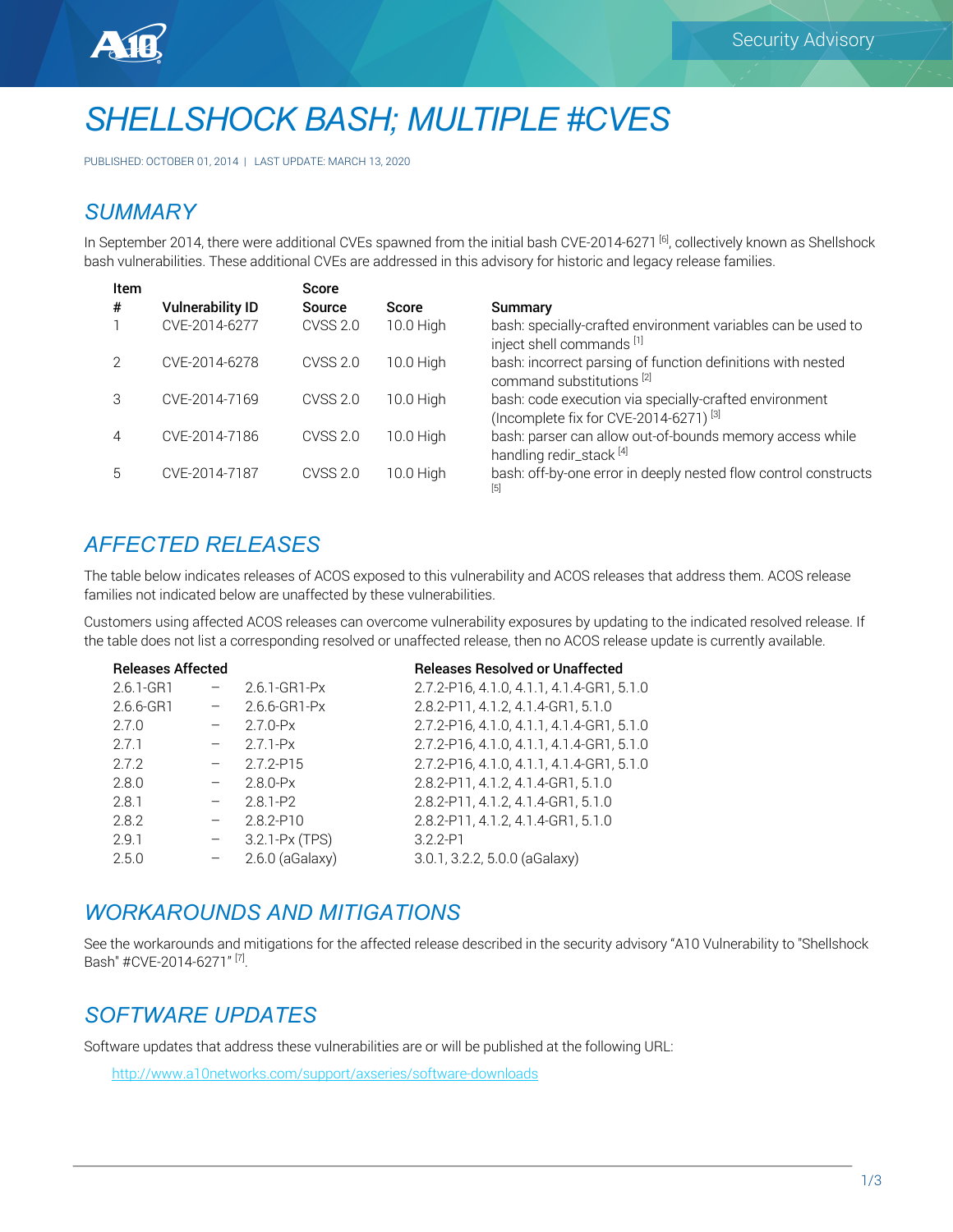

# *VULNERABILITY DETAILS*

The following table shares brief descriptions for the vulnerabilities addressed in this document.

| <b>Vulnerability ID</b><br>CVE-2014-6277 | <b>Description</b><br>GNU Bash through 4.3 bash43-026 does not properly parse function definitions in the values of environment<br>variables, which allows remote attackers to execute arbitrary code or cause a denial of service (uninitialized<br>memory access, and untrusted-pointer read and write operations) via a crafted environment, as demonstrated by<br>vectors involving the ForceCommand feature in OpenSSH sshd, the mod_cgi and mod_cgid modules in the<br>Apache HTTP Server, scripts executed by unspecified DHCP clients, and other situations in which setting the<br>environment occurs across a privilege boundary from Bash execution. NOTE: this vulnerability exists because of<br>an incomplete fix for CVE-2014-6271 and CVE-2014-7169. |
|------------------------------------------|----------------------------------------------------------------------------------------------------------------------------------------------------------------------------------------------------------------------------------------------------------------------------------------------------------------------------------------------------------------------------------------------------------------------------------------------------------------------------------------------------------------------------------------------------------------------------------------------------------------------------------------------------------------------------------------------------------------------------------------------------------------------|
| CVE-2014-6278                            | GNU Bash through 4.3 bash43-026 does not properly parse function definitions in the values of environment<br>variables, which allows remote attackers to execute arbitrary commands via a crafted environment, as<br>demonstrated by vectors involving the ForceCommand feature in OpenSSH sshd, the mod_cgi and mod_cgid<br>modules in the Apache HTTP Server, scripts executed by unspecified DHCP clients, and other situations in which<br>setting the environment occurs across a privilege boundary from Bash execution. NOTE: this vulnerability exists<br>because of an incomplete fix for CVE-2014-6271, CVE-2014-7169, and CVE-2014-6277.                                                                                                                  |
| CVF-2014-7169                            | GNU Bash through 4.3 bash43-025 processes trailing strings after certain malformed function definitions in the<br>values of environment variables, which allows remote attackers to write to files or possibly have unknown other<br>impact via a crafted environment, as demonstrated by vectors involving the ForceCommand feature in OpenSSH<br>sshd, the mod_cgi and mod_cgid modules in the Apache HTTP Server, scripts executed by unspecified DHCP<br>clients, and other situations in which setting the environment occurs across a privilege boundary from Bash<br>execution. NOTE: this vulnerability exists because of an incomplete fix for CVE-2014-6271.                                                                                               |
| CVE-2014-7186                            | The redirection implementation in parse.y in GNU Bash through 4.3 bash43-026 allows remote attackers to cause<br>a denial of service (out-of-bounds array access and application crash) or possibly have unspecified other impact<br>via crafted use of here documents, aka the "redir_stack" issue.                                                                                                                                                                                                                                                                                                                                                                                                                                                                 |
| CVE-2014-7187                            | Off-by-one error in the read_token_word function in parse.y in GNU Bash through 4.3 bash43-026 allows remote<br>attackers to cause a denial of service (out-of-bounds array access and application crash) or possibly have<br>unspecified other impact via deeply nested for loops, aka the "word_lineno" issue.                                                                                                                                                                                                                                                                                                                                                                                                                                                     |

## *RELATED LINKS*

- Ref # General Link
- [1] NIST NVD, CVE-2014-6277<br>[2] NIST NVD, CVE-2014-6278
- [2] NIST NVD, CVE-2014-6278<br>[3] NIST NVD, CVE-2014-7169 NIST NVD, CVE-2014-7169
- [4] NIST NVD, CVE-2014-7186
- [5] NIST NVD, CVE-2014-7187
- [6] NIST NVD, CVE-2014-6271
- [7] A10 Security Advisory A10 Vulnerability to "Shellshock Bash" #CVE-2014-6271

## *ACKNOWLEDGEMENTS*

None

# *MODIFICATION HISTORY*

| <b>Revision</b> | Date       | <b>Description</b>                                                                                                                                   |
|-----------------|------------|------------------------------------------------------------------------------------------------------------------------------------------------------|
| 1.0             | 2014-10-01 | Initial Publication                                                                                                                                  |
| 1.1             | 2018-04-16 | Created web page                                                                                                                                     |
| 2.0             | 2020-02-17 | Refactored advisory for contemporary structure and format. Added affected releases, workaround,<br>vulnerability details, and related links content. |
| 2.1             | 2020-03-13 | Adjust aGalaxy fix versions                                                                                                                          |